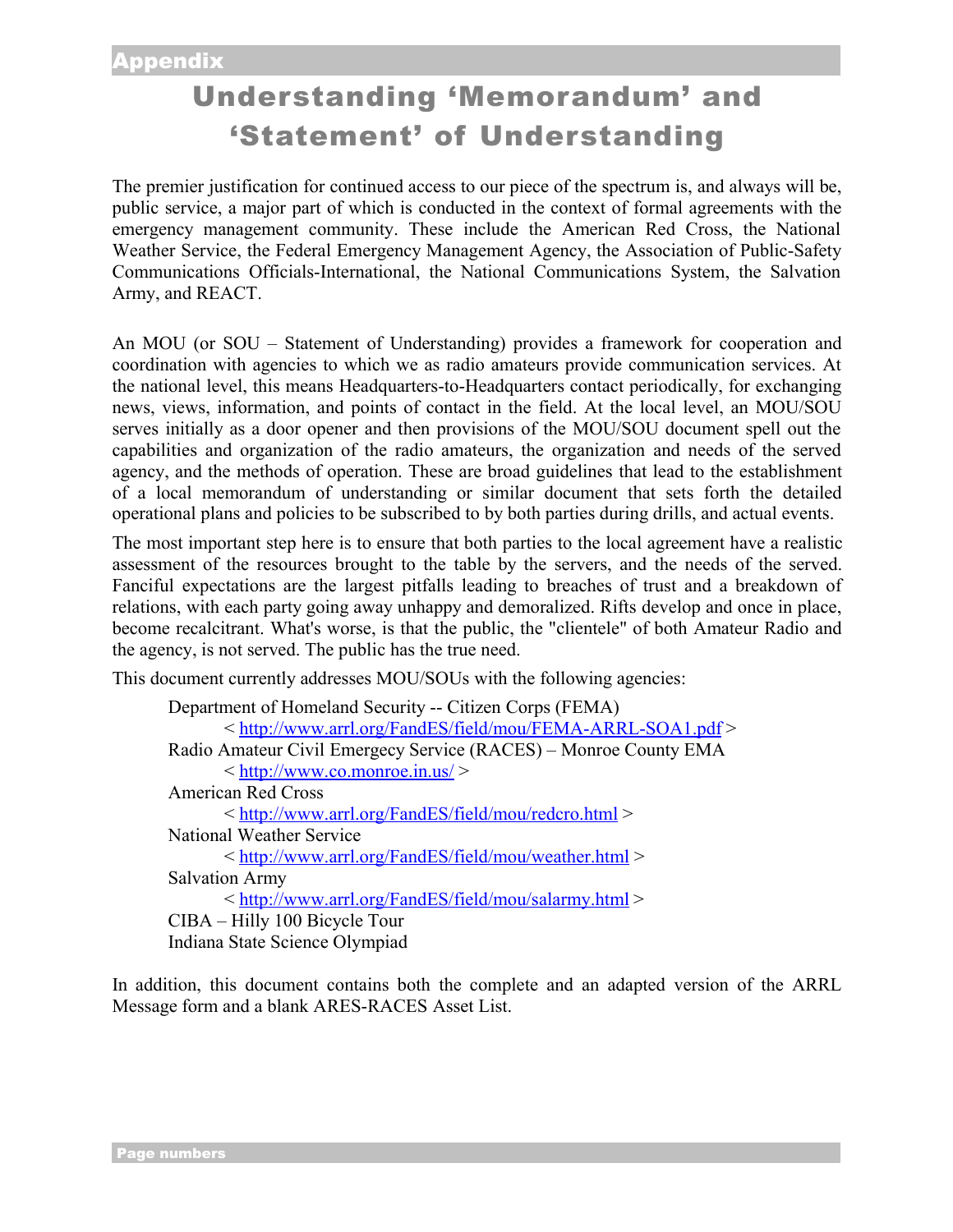## **MEMORANDUM OF UNDERSTANDING BETWEEN THE FEDERAL EMERGENCY MANAGEMENT AGENCY AND THE AMERICAN RADIO RELAY LEAGUE, INC.**

## **I. PURPOSE**

The purpose of this document is to state the terms of a mutual agreement (Memorandum of Understanding) between the Federal Emergency Management Agency (FEMA) and the American Radio Relay League (ARRL), that will serve as a framework within which volunteer personnel of the ARRL may coordinate their services, facilities, and equipment with FEMA in support of nationwide State and local emergency communications functions. It is intended, through joint coordination and exercise of the resources of ARRL, FEMA, and Federal, State and local governments, to enhance the nationwide posture of emergency communications readiness for any conceivable emergency.

#### **II. RECOGNITION**

The Federal Emergency Management Agency recognizes that the ARRL is the principal organization representing the interests of more than 400,000 U.S. radio amateurs and because of its organized emergency communications capability can be of valuable assistance in providing critical and essential communications during emergencies and disasters when normal lines of communication are disrupted. The American Radio Relay League recognizes FEMA as the Agency chartered as the central point of contact within the Federal Government for a wide range of emergency management activities in both peace and war time. FEMA is dedicated to working closely with all the members of the emergency management community to achieve a realistic state of preparedness and an increased capacity to respond to emergencies of all types.

#### **III.ORGANIZION OF THE AMERICAN RADIO RELAY LEAGUE**

The American Radio Relay League is a noncommercial membership association of radio amateurs, organized for the promotion of interest in Amateur Radio communication and experimentation, for the establishment of networks to provide communications in the event of disasters or other emergencies, for the advancement of the radio art and of the public welfare, for the representation of the radio amateur in legislative matters, and for the maintenance of fraternalism and a high standard of conduct. A primary responsibility of the Amateur Radio Service, as established by the Federal Communications Commission's Rules and Regulations (47 C.F.R. Part 97), is the rendering of public service communications for the general public, particularly in times of emergency when normal communications are not available. Using Amateur Radio operators in the amateur frequency bands, the ARRL has been serving the general public, both directly and through government and relief agencies, for more than SO years. To that end, the League organized the Amateur Radio Emergency Service (ARES), and created the National Traffic System (NTS).

The League's Field Organization covers the United States, including U.S. possessions and Puerto Rico, and Canada. The Field Organization is administered under an elected Section Manager in each of the 73 ARRL "sections" (a section is a League-created political boundary roughly equivalent to States and provinces, or portions thereof). The Section Manager appoints a Section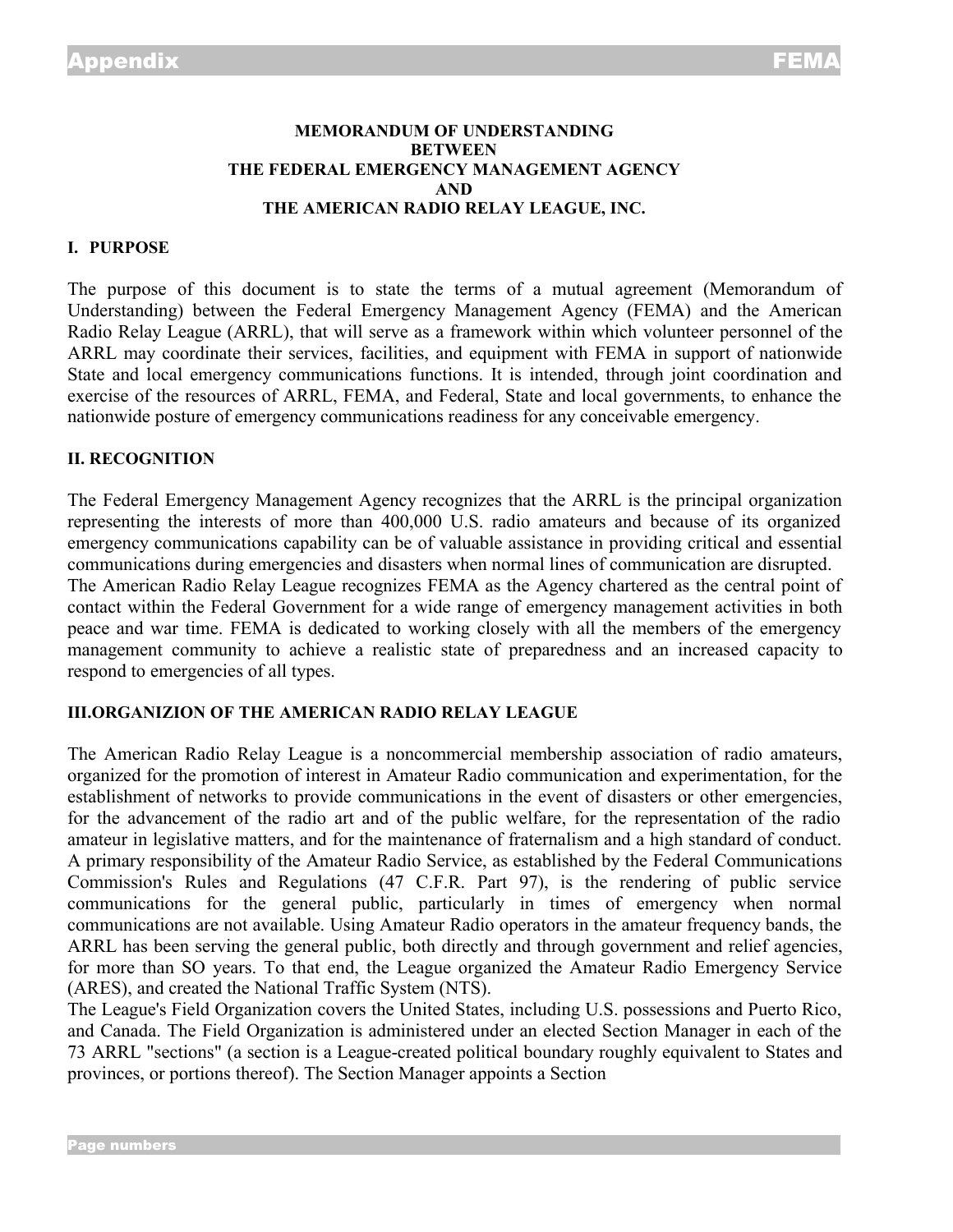Emergency Coordinator, who (along with appointed local and District Emergency Coordinators) directs ARES emergency communications preparedness activities in each section. The Section Manager also appoints a Section Traffic Manager to supervise NTS/ formal-message traffic operations in each section. Many ARRL members are also licensed RACES operators. The League advocates dual membership and cooperative efforts between ARES and RACES groups whenever and wherever possible.

## **IV.ORGANIZATION OF THE FEDERAL EMERGENCY MANAGEMENT AGENCY**

FEMA's national headquarters is located in Washington, D.C. There are ten Regional Offices throughout the United States. These offices provide technical and financial assistance to State and local governments to upgrade their emergency communications and warning systems. This is one method in which FEMA supports State and local governments in the fulfillment of their emergency planning preparedness, mitigation, response, and recovery responsibilities. The Director of FEMA reports directly to the President and works closely in emergency management matters with the National Security Council, the Cabinet and the White House staff.

## **V. RADIO AMATEUR CIVIL EMERGENCY SERVICE**

The Radio Amateur Civil Emergency Service (RACES) is a part of the Amateur Radio Service that provides radio communications to local or State civil preparedness agencies during periods of local, regional, or national civil emergencies. All of the authorized frequencies and emissions allocated to the Amateur Radio Service are also available to RACES on a shared basis. In the event that the President invokes his War Emergency Powers, RACES operators using specially authorized frequencies would be the only Amateur Radio operators permitted on the air.

#### **VI.METHOD OF COOPERATION**

In order that communications resources of the ARRL Field Organization may be coordinated and utilized to the fullest advantage during disasters and emergencies, and to the extent permitted or required by law and regulation, the Federal Emergency Management Agency and the American Radio Relay League have I

agreed to the following:

- A. For national-level liaison between ARRL and FEMA, the points of contact are:
	- o ARRL Headquarters
		- Newington, CT 06111
	- o FEMA

Communications and Control Branch State and Local Programs and Support Washington, DC 20472

B. FEMA, through its Regional Offices, will encourage State and local emergency management officials to interact wlth ARRL Section Managers and other appropriate ARRL Field Organization officials, in an effort to establish cooperative relationships with ARRL Field Organization volunteers.